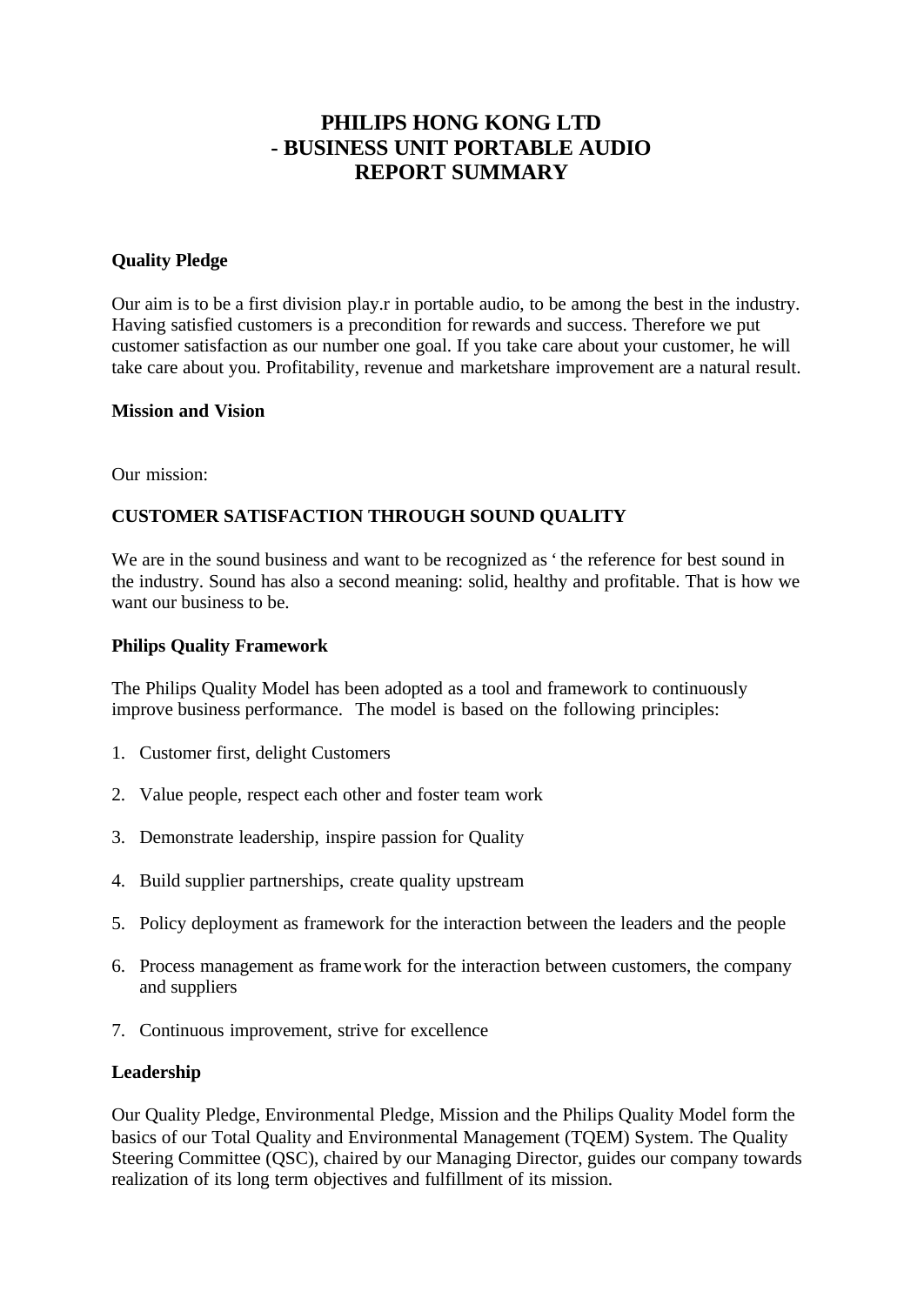# **Information & Analysis**

4 Key Performance Indicators are selected to measure Customer Satisfaction:

- Time To Market
- Committed Line Item Supply Performance
- Zero Hour Defects
- Field Call Rate

They are used to monitor the overall progress of implementation of our Quality Pledge and all improvement activities are focused on them. Roadmaps are made for achievement of long term targets. These targets are benchmarked to ensure world class performance.

These 4 Key PIs are deployed down into level 2 and 3 indicators. They are used by various Quality Improvement Teams and employees at all levels in the organization. As they have a clear link it is easy for employees to understand how they can contribute to the overall targets set by the QSC.

### **Strategic Planning**

The output of our Strategic Business Planning Process is a strategic plan. This plan is updated yearly based on latest trends in market, consumers, competition, technology, manufacturing and stakeholders requirements.

It serves as the input for the yearly budgeting process and overall objectives are derived related to:

- profitability
- growth
- customer satisfaction
- employee satisfaction

### **Human Resource Management**

Satisfied employees form a strong foundation to customer satisfaction. Therefore we value people as our greatest resource. An Employee Motivation Survey is conducted yearly and results are used to further improve the effectiveness of the tools we are using. A lot of effort is spent on communication to keep all staff updated on the progress we made. A yearly training plan is made to support realization of business objectives.

### **Process Management**

Mapping and management of processes is the key to making sure the voice of the customer is heard throughout the organization and his inputs are taken care of. Key Business Processes and their owners have been identified and linked up with our 4 Key Performance Indicators. Our internal processes are linked with the processes of our suppliers through the development of supplier partnerships. They are controlled and improved by many Quality Improvement Teams at different levels.